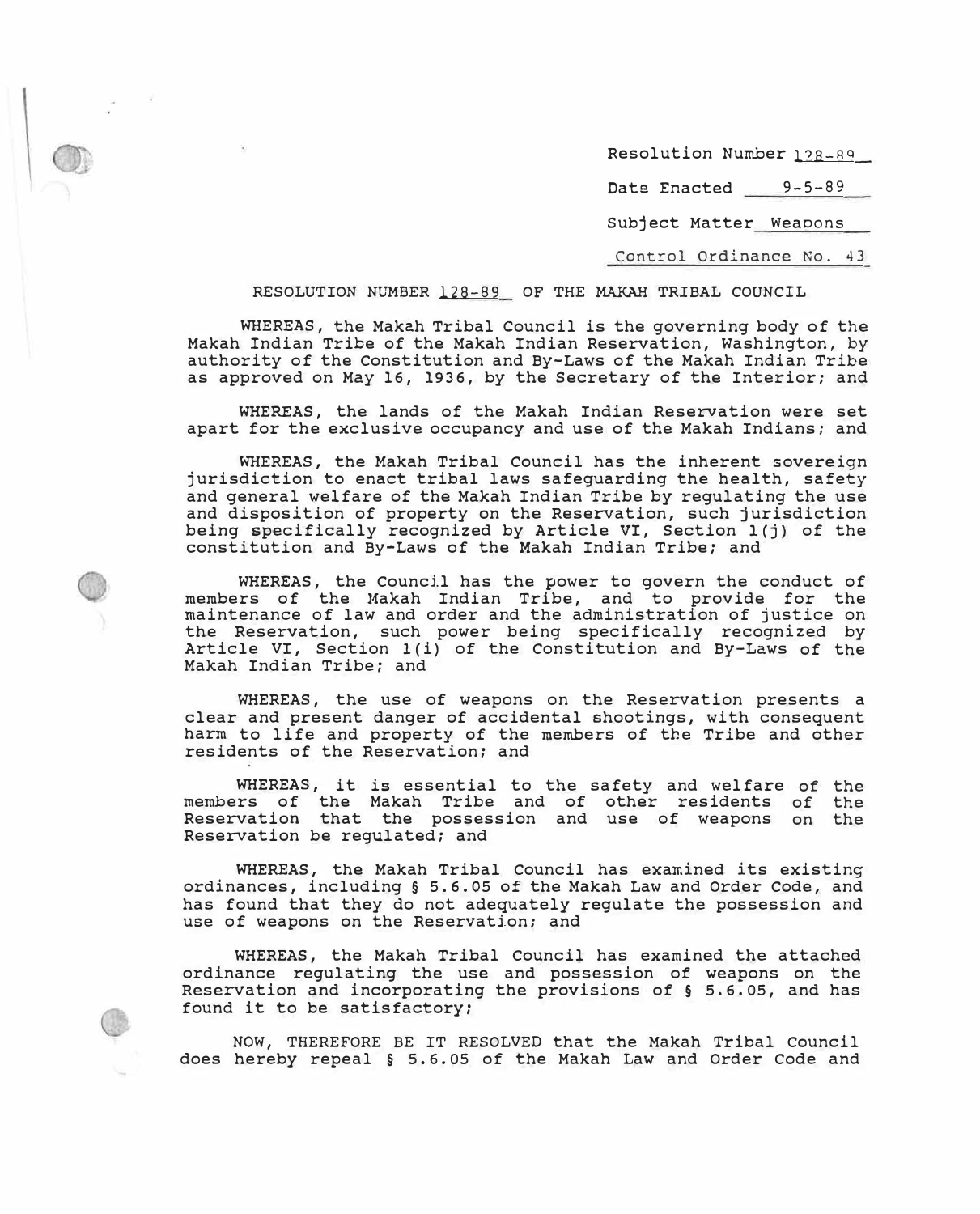enact the attached ordinance, which shall be referred to as the "MAKAH WEAPONS CONTROL ORDINANCE", and shall be incorporated as Title 10 in the Makah Law and Order Code; and

**COLLEGE** 

BE IT FURTHER RESOLVED that the repeal of § 5.6.05 and the enactment of the attached ordinance shall not become effective until this resolution is approved by the Secretary of the Interior pursuant to the Constitution and By-Laws of the Makah Indian Tribe.

MAKAH TRIBAL COUNCIL

Daniel P.(Greene Chairman

## CERTIFICATION

The foregoing resolution was adopted at a regular meeting the Chairman or the Vice Chairman in his absence, being authorized to sign the resolution.

Vehica X. Gust

a: wp:mit.resolut.wem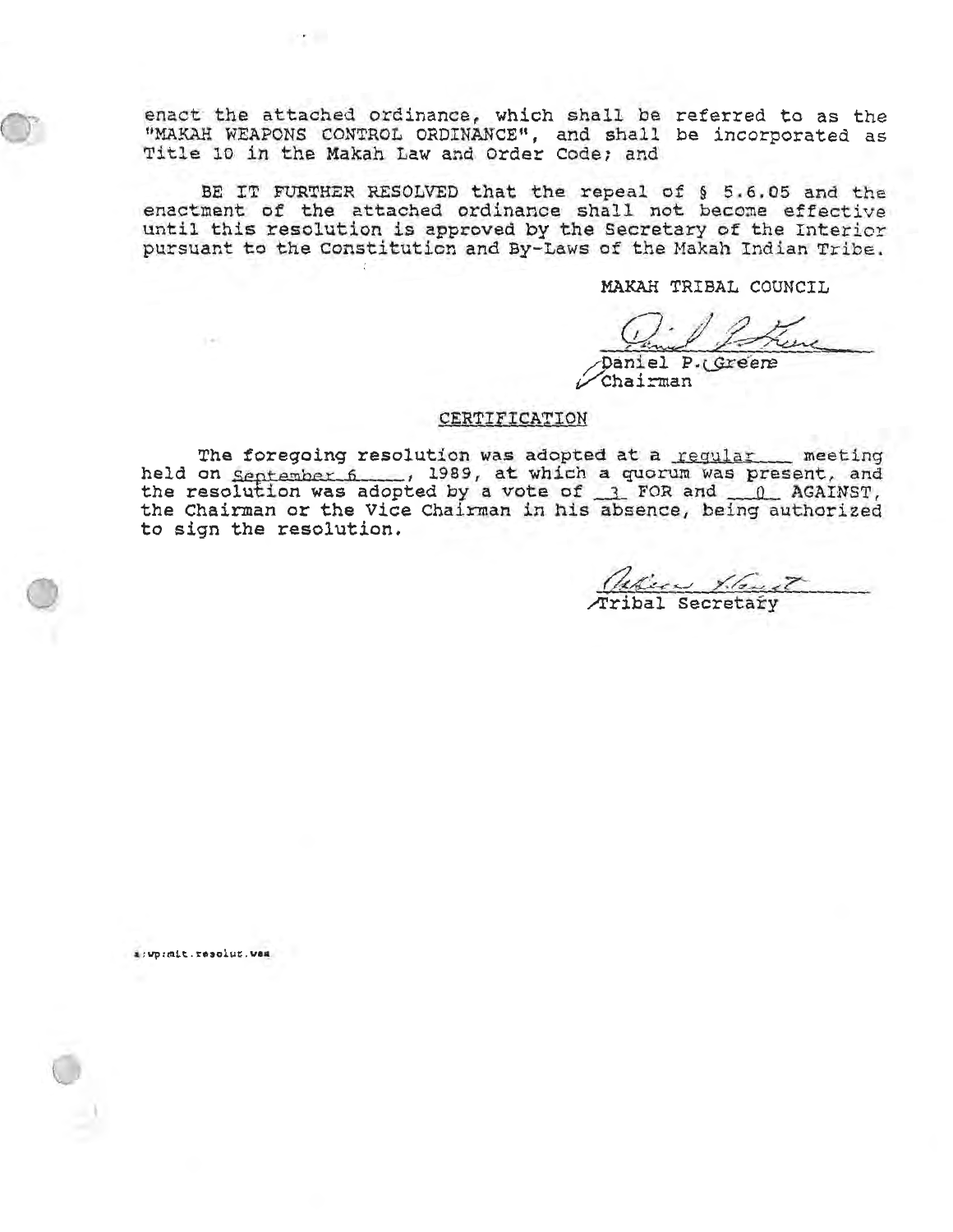# TITLE 10: WEAPONS CONTROL ORDINANCE

# **CHAPTER 1** Definitions

For the purpose of this Title, unless the context clearly indicates otherwise, the following terms shall have the meanings ascribed to them in this Chapter 1:

§ 10.1.01. "Weapon" means any weapon or device capable of propelling a missile through the force of compressed air or gas, or through the force of combustion or explosion of gun powder or other chemical substance, or through the contraction or expansion of any rubber band, string or spring, or similar device, and includes compressed air rifles, pistols, sling shots and bows.

§ 10.1.02. "Law Enforcement Officer" means any person who by virtue of his office or public employment is vested by law with authority to maintain public order or to make arrests for offenses.

# CHAPTER 2 Juveniles

§ 10.2.01. It shall be unlawful for any person under eighteen (18) years of age to use or possess a weapon; provided, that any juvenile sixteen (16) years of age or older who has completed the Weapons Training Course described in § 10.3.01 below and has been awarded the Weapons Safety Certificate by the Chief of the Makah Tribal Police as provided in § 10.3.01, shall not be subject to the provisions of this § 10.2.01.

# **CHAPTER 3** Weapons Safety Training Course

§ 10.3.01. The Chief of the Makah Tribal Police is authorized and directed to establish and conduct a Weapons Safety Training Course and to award a Weapons Safety Certificate to any and all persons who satisfactorily complete the course. Classes shall be conducted in accordance with recognized weapons safety standards, shall be provided at no charge to enrolled members of the Tribe, and shall commence during June of every year; provided that such

Makah Indian Tribe Law & Order Code Enacted -  $9/5/89$ Resolution No.128-89

 $-1-$ 

Title 10 Weapons Control Ordinance Makah Ordinance No. 43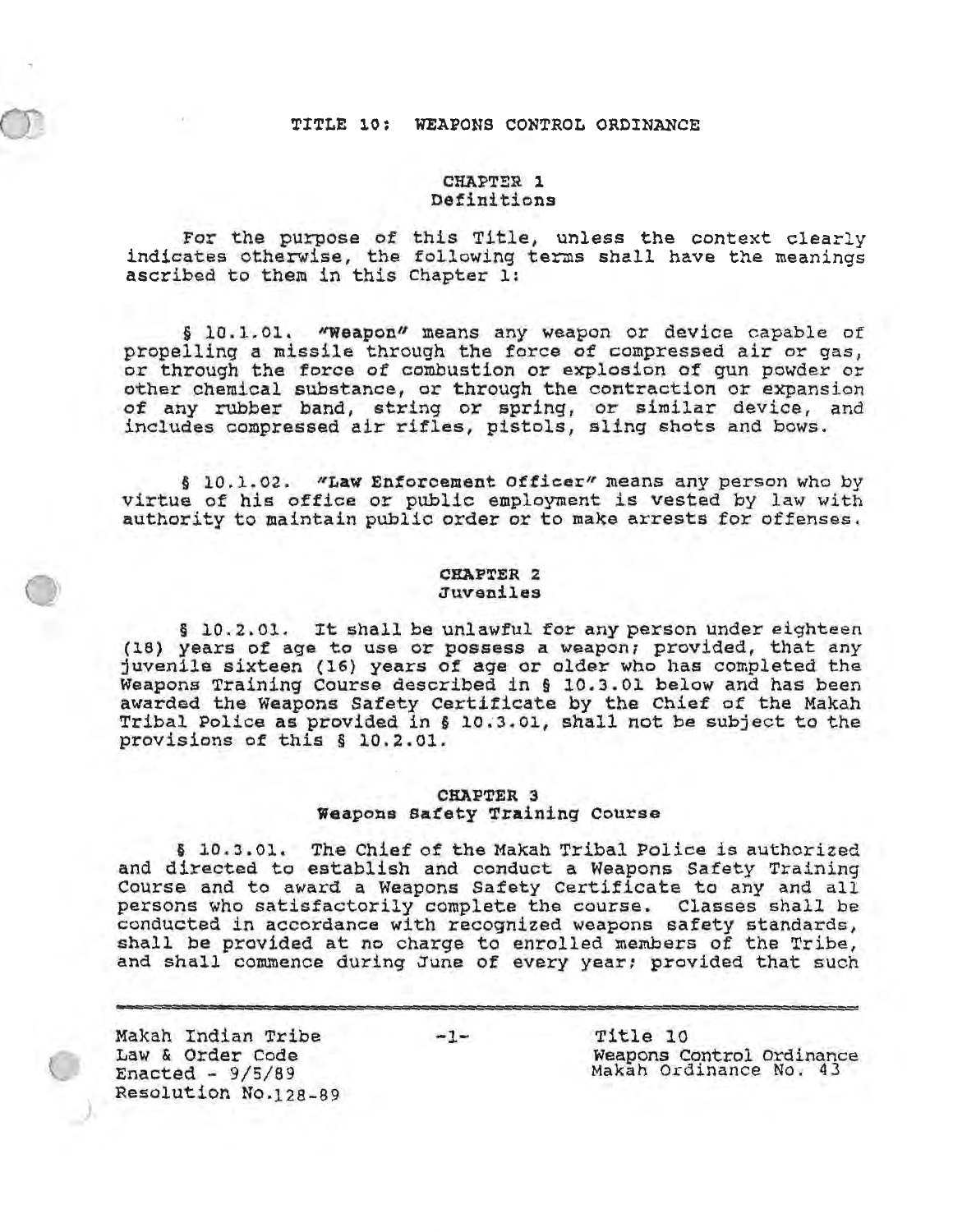courses shall also commence at such other times as the Council may hereafter direct.

# **CHAPTER 4 Target Range Established**

§ 10.4.01. A target range is hereby established at Koitlah Point as specifically designated on the attached "Weapons control Map." Target shooting shall be permitted only during the daylight hours.

# **CHAPTER 5 Prohibited Acts**

§ 10,5.01. Any person who, without lawful authority to do so, carries a loaded weapon in a vehicle on a public road, has on his person a weapon with intent unlawfully to assault another, discharges any kind of weapon from, upon or across any public highway, carries a weapon concealed upon his person, threatens to use or exhibits a weapon in a dangerous and threatening manner, or uses a weapon in a fight or quarrel, shall be deemed guilty of a Class B offense.

**§** 10.s.02. Any person who discharges any weapon or possesses any loaded weapon in any area designated as "CLOSED" on the attached Weapons Control Map, except a law enforcement officer in the discharge of official duty, or an officer or member of the Armed Forces of the United States or the National Guard in the discharge of official duty, shall be guilty of a Class c offense.

# **CHAPTER 6 Sanctions**

§ 10,6,0l. **criminal.** 

Any person subject to the criminal jurisdiction of the Makah Tribal Court who shall violate the provisions of Chapter 5 of this Title shall be subject to prosecution in accordance with the procedures set forth in Title 2 of the Makah Law and Order, and if convicted shall be subject to the penalties set forth in Title 5 of the Code.

Makah Indian Tribe Law & Order Code Enacted - 9/5/89 Resolution No. 128-89 -2- Title 10 Weapons Control Ordinance MaKah Ordinance No. 43

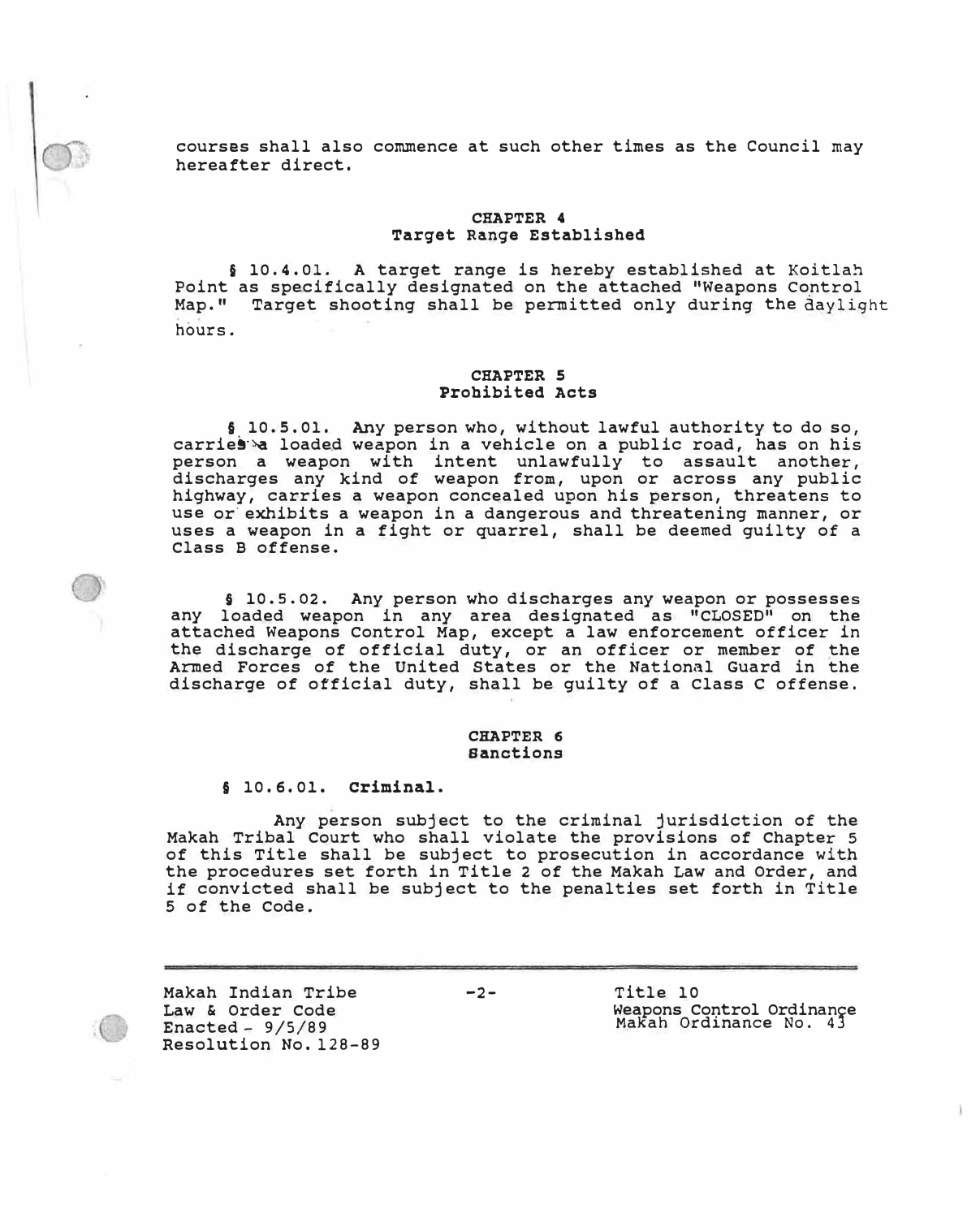# ·§ 10. 6. 02. **Juvenile.**

Any juvenile subject to the jurisdiction of the Makah Juvenile Court who shall violate the provisions of Chapter 2 or 5 of this Title shall be deemed guilty of a delinquent act. Procedures and dispositional alternatives shall be governed by Title 6 of the Makah Law and Order Code.

# § 10.6.03. **Civil Exclusion.**

Any person who is not subject to the criminal or juvenile jurisdiction of the Makah Tribal Court who shall violate any of the provisions of this Title shall be subject to exclusion from the Makah Reservation pursuant to Title 9 of the Law and Order Code.

### **CRAFTER 7 seizure and Forfeiture**

### § 10.7.0l. **Nature** of **Proceedings.**

The forfeiture proceeding established in this Chapter is a civil in rem proceeding established to protect tribal property and to safeguard the health, safety and general welfare of the members of the Tribe, other residents of the Reservation, and visitors to the Reservation by regulating the use and disposition of weapons. It is remedial in nature and under the conditions described below can be invoked to protect the Tribe from the possession and use of weapons contrary to the provisions of this Title.

# **§** 10.7.02. **Seizure.**

Any tribal law enforcement officer may seize without warrant any weapon or ammunition which he has reason to believe has been used or possessed contrary to the provisions of this Title, if:

- (A) The seizure is necessary to safeguard life and property from injury; or
- (B) There is a special need for prompt action because it is likely that the person using or possessing the weapon in

Makah Indian Tribe Law & Order Code Enacted -  $9/5/89$ Resolution No. 128-89

-3- Title 10 Weapons Control Ordinance Makah Ordinance No. 43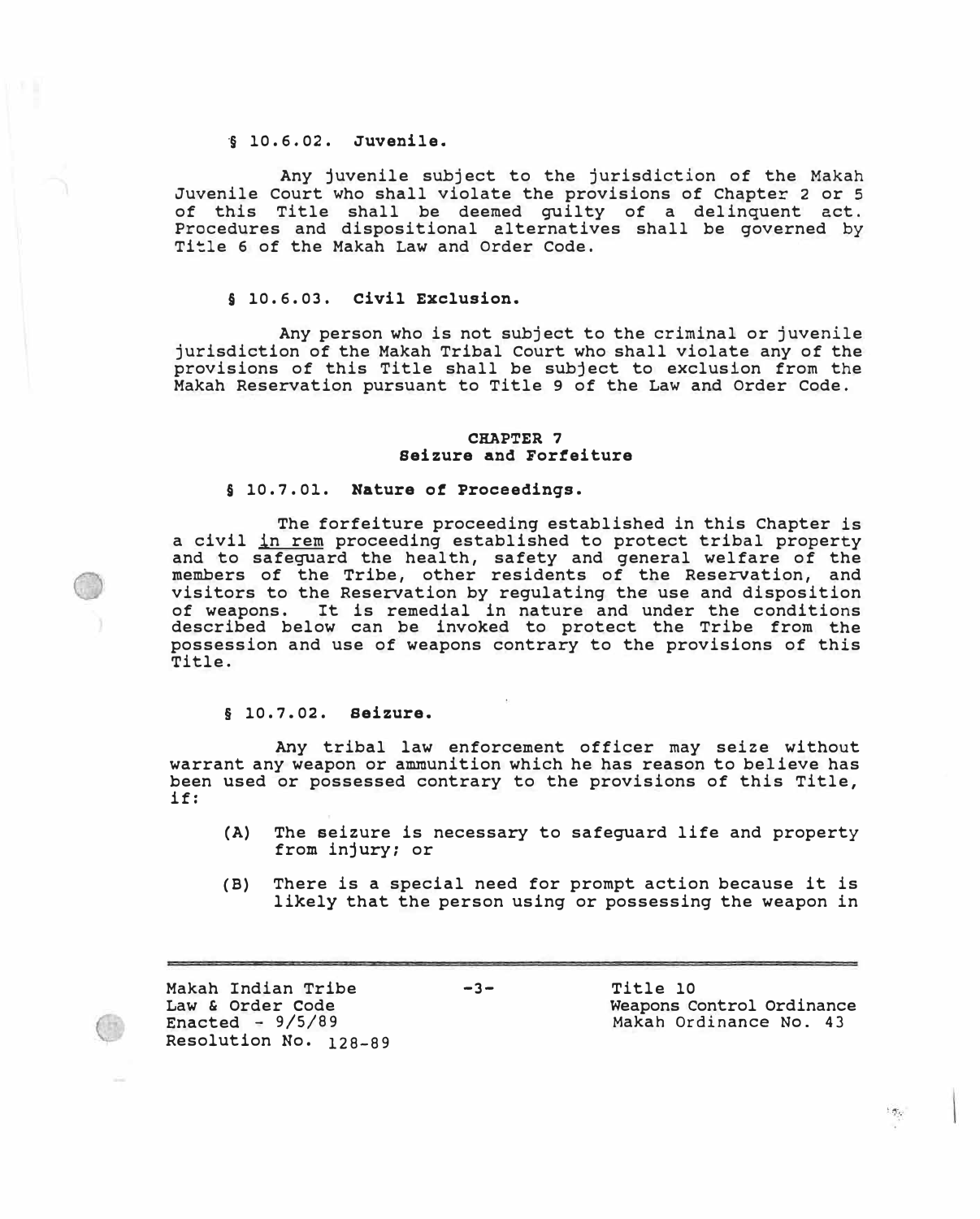violation of this Title either will continue to do so, or will leave the Reservation and not return.

The property seized shall be itemized and taken to the office of the Chief of the Makah Tribal Police and placed in the custody of the Makah Indian Tribe. The officer making the seizure shall immediately notify the Court Clerk and/or the Chief Judge of the Tribal Court.

#### § 10.7.03. **Redemption Before** Hearing.

At any time after a seizure of property under§ 10.7.02 above, but before the forfeiture hearing described in§ 10.7.04 below, the owner of such property may secure its release by:

- (A) providing proof of ownership of such property; and
- (B) making payment in accordance with a schedule of money due for each prohibited activity, which schedule shall **have** been approved by the Tribal Council, and posted in a conspicuous location at the Makah Tribal Court and Makah Tribal Police Station;

to the Clerk of the Makah Tribal Court. Upon receipt of such proof of ownership and such payment, the Clerk shall direct the Chief of Police to release the seized property to its owner.

# **§** 10.7.04. **Forfeiture Hearing.**

Unless an extension is requested by the person from whom property was seized under this Title, or by the owner of such property, the Tribal Court shall hold a Forfeiture Hearing within ten (10) days after the seizure. A minimum of five (5) days notice of the date, time and place of the hearing shall be provided to the person from whom the property was seized, and to anyone else timely requesting such notice. At the hearing the court shall determine whether the property was lawfully seized under **§** 10. 7. 02, and whether the property was in fact being used in violation of this ordinance. If the Court answers both questions in the affirmative, it shall order the property (or the payment made under § l0.7.03 above) forfeited. If not, it shall order the property (or the payment under§ 10.7.03 above) returned to its owner, The Tribal Prosecutor shall represent the Tribe at the hearing and shall have the burden of proof by a preponderance of the evidence. At any

Makah Indian Tribe Law & order Code  $Enacted =  $9/5/89$$ Resolution No. 128-89 -4- Title 10 Weapons Control Ordinance Makah Ordinance No. 43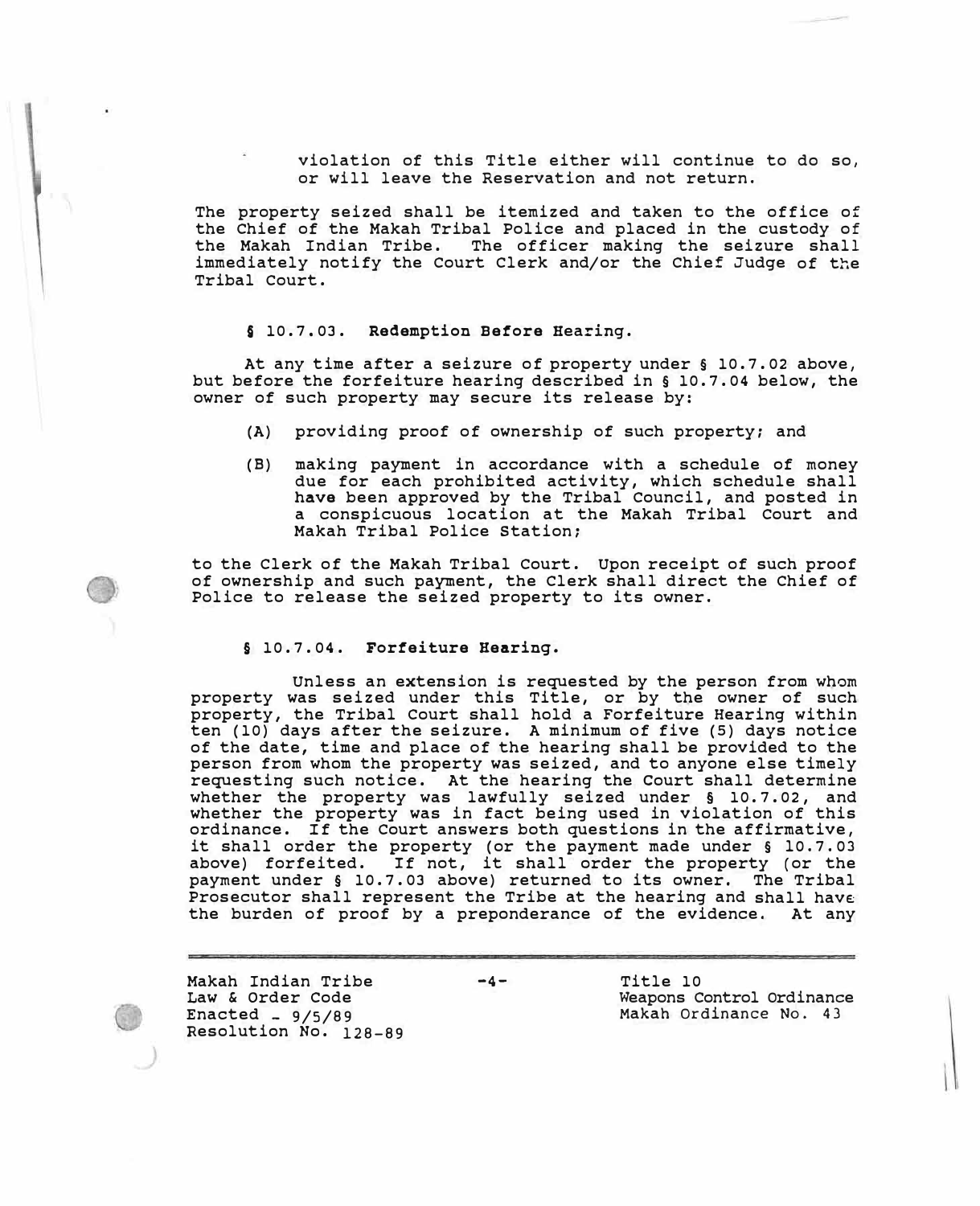time prior to the hearing the owner of the property may stipulate<br>to forfeiture of the property (or of the payment made under § 10.7.03 above), whereupon the hearing shall be cancelled.

#### § 10.7.05. Forfeiture -- Disposition of Property.

In the event the Tribal Court orders forfeiture of any property seized under this Chapter, the Chief of Police shall issue notice of public sale of the seized property, and shall sell the property at public sale at the time and place indicated on such notice. Any funds received through payment under § 10.7.03 above or the sale provided for in this section shall be turned over to the Tribal Council to defray the costs of the regulation of weapons on the Reservation and the enforcement of this Title.

### **CHAPTER 8** Severability

If any provision of this Title or its application to any person or circumstance is held invalid, the remainder of this Title or the application of its provisions to other persons or circumstances shall not be affected.

a:vp:mit.weapons.tit

Makah Indian Tribe Law & Order Code Enacted -  $9/5/89$ Resolution No. 128-89  $-5-$ 

Title 10 Weapons Control Ordinance Makah Ordinance No. 43